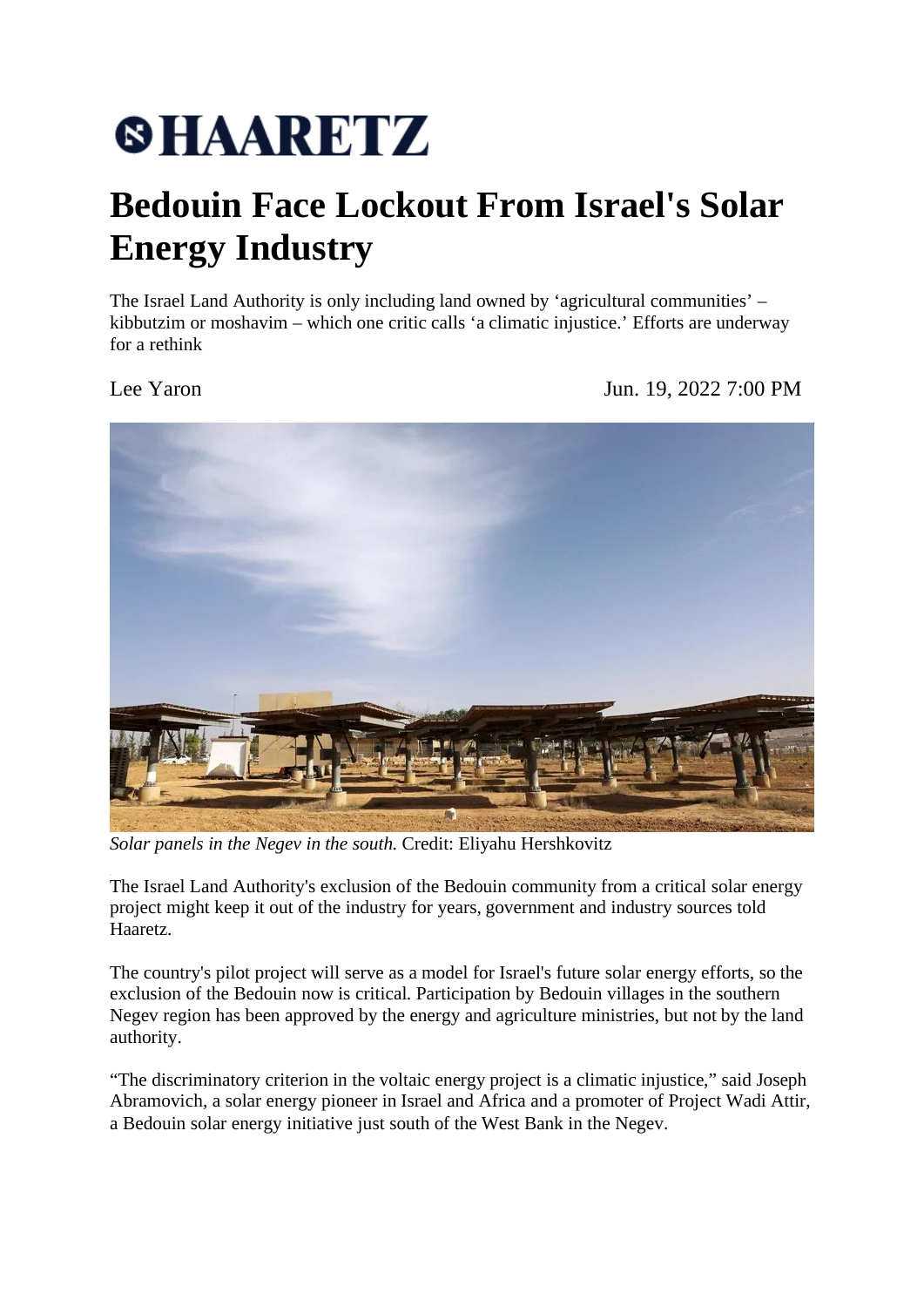Israel is falling short of its 2030 renewable energy goals; according to the agriculture and energy ministries, a main reason is a lack of open spaces for solar farms. So about a year ago, the ministries launched their pilot project to produce renewable energy in cultivated areas throughout the country.

But according to rules set by the Israel Land Authority, only land owned by "agricultural communities" can take part; according to Israel's planning and construction protocols, this means Jewish-owned kibbutzim or moshavim.



*A man walking on land included in Project Wadi Attir to bring solar energy to the Bedouin community.* Credit: Dor Kedmi

As Abramovich puts it, the Israeli authorities have thus invited bids "only for land owned by Jews. This discrimination makes the Arab community lag behind in the voltaic energy revolution."

The agriculture and energy ministries selected five plots of land in Wadi Attir, as well as about 180 plots in other areas, as winners of the tender. A few weeks later, in January, the land authority announced that Wadi Attir had been scratched from the list because it did not meet the criteria.

The authority, however, told Haaretz that "there is no dispute, the Negev has great potential for nonpolluting alternative electricity production." It says that it has been studying the issue since January, and that extraordinary approval of Wadi Attir for the project was being considered.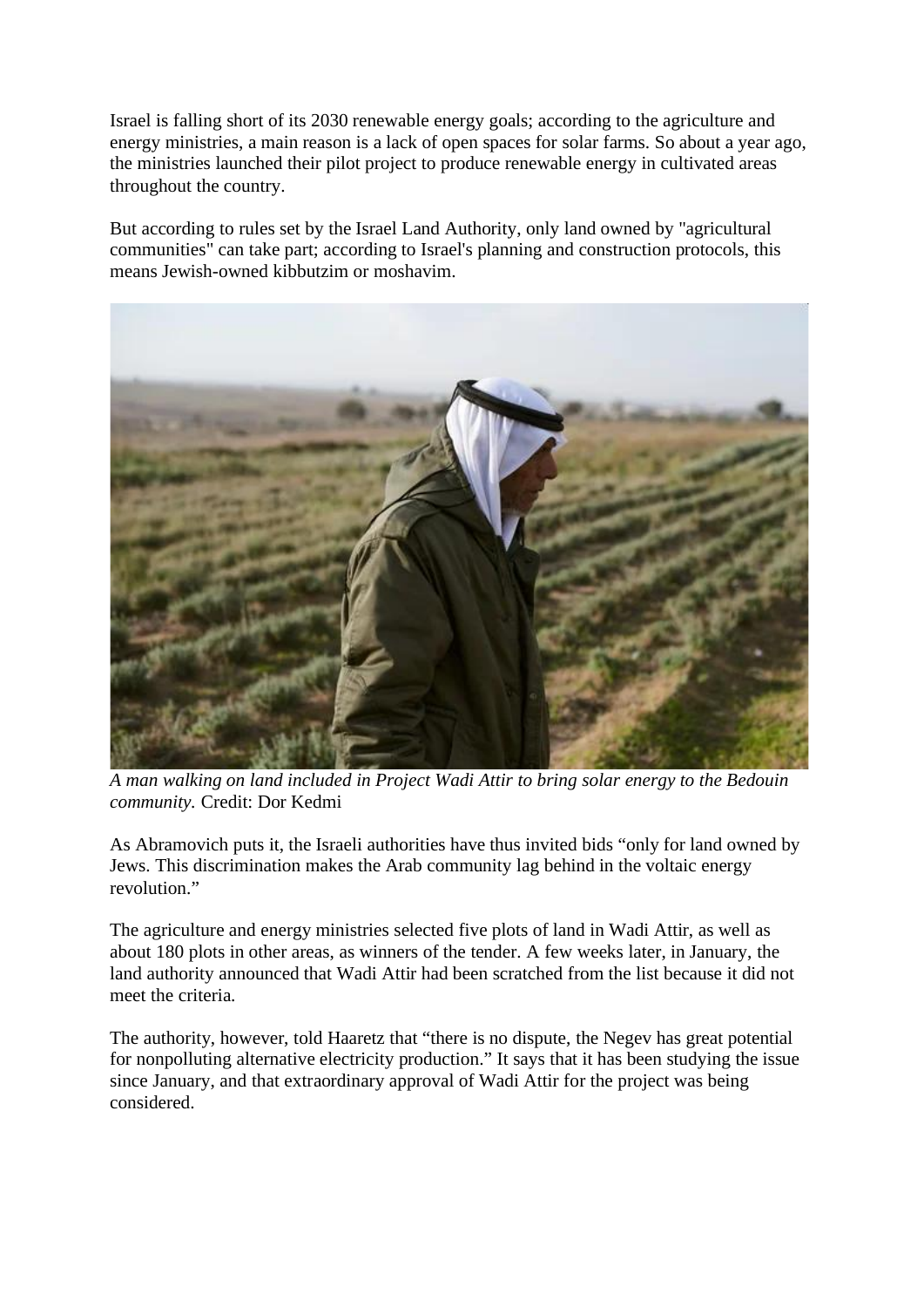So far, the ministries have failed to convince the land authority to change its mind. The authority did not say why it would keep the Bedouin out, adding that the issue was still being studied.

After the government invited bids last year, residents of the Wadi Attir region lodged a bid together with Aviv Dombrovsky, a researcher at the Volcani Center, an agricultural research organization. The companies Gyn Energy and Afcon also took part.

United Arab List legislator Said al-Harumi, who was chairman of the Knesset Interior and Environment Committee, sent a letter to the energy and agriculture ministers asking that the land authority's conditions be amended.



*Joseph Abramovich, left, and Gyn Energy CEO Nir Gordon, right, executives promoting solar energy in the Negev.* Credit: Eliyahu Hershkovitz

"By definition, which I'm sure originated in an error, the pilot is intended for [agricultural communities] only," al-Harumi wrote. "I'm sure that the intent was for the pilot to be open to companies and entrepreneurs from all possible agricultural areas, without discrimination as to who owns the land." (Al-Harumi died last August.)

The CEO of Project Wadi Attir, Lina Alatawna, says solar energy efforts in the Negev could draw private sector investments that would create thousands of jobs in the Bedouin community, achieving "environmental and economic justice."

"The ILA has set criteria that are unreasonable and threaten the future of voltaic energy for Bedouin society," she said.